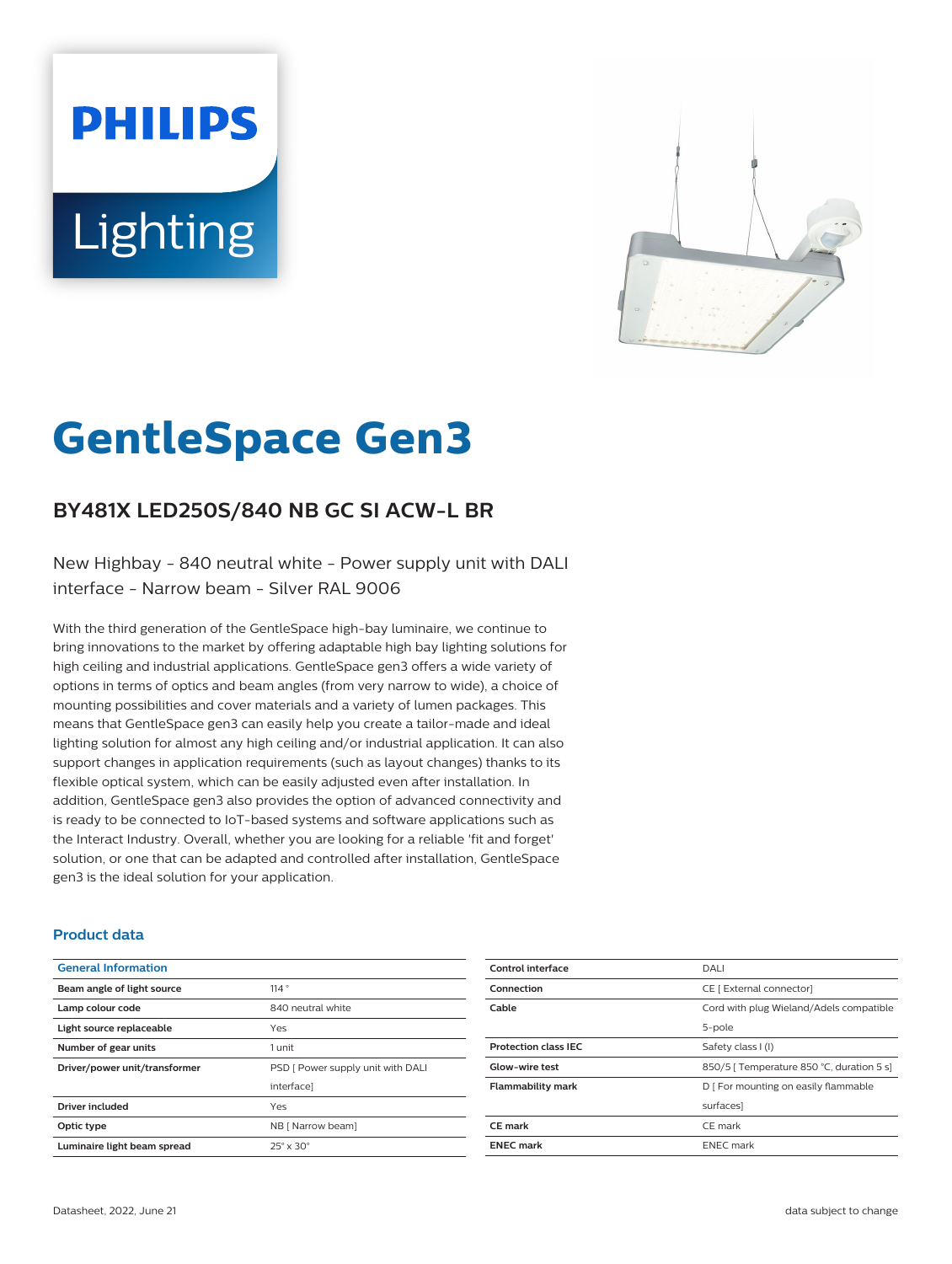## **GentleSpace Gen3**

| <b>Warranty period</b>                     | 5 years                                 |
|--------------------------------------------|-----------------------------------------|
| Constant light output                      | No                                      |
| Number of products on MCB (16 A type B)    | 12                                      |
| <b>EU RoHS compliant</b>                   | Yes                                     |
| Product family code                        | BY481X [ New Highbay]                   |
| Unified glare rating CEN                   | Not applicable                          |
|                                            |                                         |
| <b>Operating and Electrical</b>            |                                         |
| <b>Input Voltage</b>                       | 220-240 V                               |
| Input frequency                            | 50 to 60 Hz                             |
| Inrush current                             | 4.8 A                                   |
| Inrush time                                | 2.3 <sub>ms</sub>                       |
| Power factor (min.)                        | 0.9                                     |
|                                            |                                         |
| <b>Controls and Dimming</b>                |                                         |
| Dimmable                                   | Yes                                     |
|                                            |                                         |
| <b>Mechanical and Housing</b>              |                                         |
| <b>Housing material</b>                    | Aluminium                               |
| <b>Reflector material</b>                  |                                         |
| <b>Optic material</b>                      | Polycarbonate                           |
| Optical cover/lens material                | Glass                                   |
| <b>Fixation material</b>                   | Steel                                   |
| Optical cover/lens finish                  | Clear                                   |
| <b>Overall length</b>                      | 712 mm                                  |
| Overall width                              | 490 mm                                  |
| Overall height                             | 120 mm                                  |
| Colour                                     | Silver RAL 9006                         |
| Dimensions (height x width x depth)        | 120 x 490 x 712 mm (4.7 x 19.3 x 28 in) |
|                                            |                                         |
| <b>Approval and Application</b>            |                                         |
| Ingress protection code                    | IP65 [ Dust penetration-protected, jet- |
|                                            | proof]                                  |
| Mech. impact protection code               | IK02 [ 0.2 J standard]                  |
| <b>Sustainability rating</b>               |                                         |
|                                            |                                         |
| <b>Initial Performance (IEC Compliant)</b> |                                         |
| Initial luminous flux (system flux)        | 25000 lm                                |

| <b>Luminous flux tolerance</b>               | $+/-10%$                          |  |
|----------------------------------------------|-----------------------------------|--|
| Initial LED luminaire efficacy               | 154 lm/W                          |  |
| Lamp colour temperature                      | 4000 K                            |  |
| <b>Colour Rendering Index</b>                | >80                               |  |
| Initial chromaticity                         | $(0.38, 0.38)$ SDCM <3            |  |
| Initial input power                          | 160 W                             |  |
| Power consumption tolerance                  | $+/-10%$                          |  |
|                                              |                                   |  |
| <b>Over Time Performance (IEC Compliant)</b> |                                   |  |
| Control gear failure rate at median useful   | 5%                                |  |
| life 50,000 h                                |                                   |  |
| Control gear failure rate at median useful   | 10%                               |  |
| life 100,000 h                               |                                   |  |
| Lumen maintenance at median useful life*     | <b>L90</b>                        |  |
| 50,000 h                                     |                                   |  |
| Lumen maintenance at median useful life*     | <b>L80</b>                        |  |
| 100,000 h                                    |                                   |  |
|                                              |                                   |  |
| <b>Application Conditions</b>                |                                   |  |
| Ambient temperature range                    | $-30$ to $+45$ °C                 |  |
| Performance ambient temperature Tq           | 45 °C                             |  |
| Maximum dimming level                        | 10%                               |  |
| Suitable for random switching                | Yes                               |  |
|                                              |                                   |  |
| <b>Product Data</b>                          |                                   |  |
| Full product code                            | 871869940761200                   |  |
| Order product name                           | BY481X LED250S/840 NB GC SI ACW-L |  |
|                                              | <b>BR</b>                         |  |
| EAN/UPC - product                            | 8718699407612                     |  |
| Order code                                   | 910500465567                      |  |
| SAP numerator - quantity per pack            | 1                                 |  |

 $\overline{\mathbb{Q}}$   $\overline{\mathbb{R}^{60^{\circ}C}}$   $\overline{\mathbb{R}^{66}}$   $\overline{\mathbb{R}^{02}}$   $\overline{\mathbb{R}^{02}}$ 

**Numerator – packs per outer box** 1

**SAP material** 910500465567 **SAP net weight (piece)** 11.000 kg